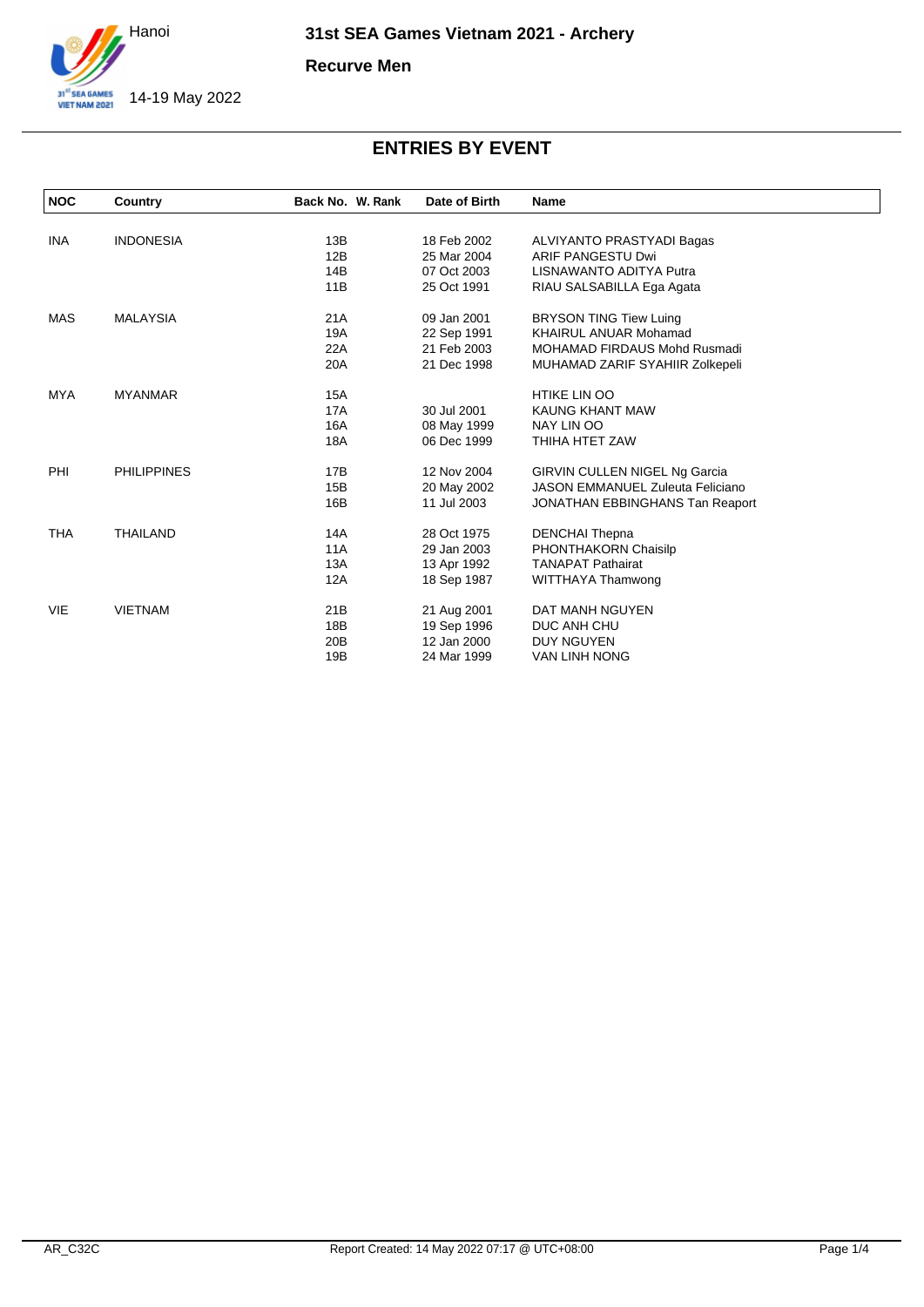

**Recurve Women**

| <b>NOC</b> | Country            | Back No. W. Rank | Date of Birth | Name                                   |
|------------|--------------------|------------------|---------------|----------------------------------------|
|            |                    |                  |               |                                        |
| INA        | <b>INDONESIA</b>   | 3B               | 25 Aug 2005   | PANDE ARISTA PUTU Gina Putri           |
|            |                    | 2B               | 25 Oct 2000   | REZZA Octavia                          |
| LAO        | <b>LAOS</b>        | 1B               | 10 Dec 1998   | <b>JEN Kaboksy</b>                     |
| <b>MAS</b> | <b>MALAYSIA</b>    | 8A               | 21 Apr 2000   | NUR AIN AYUNI Fozi                     |
|            |                    | 10A              | 28 Mar 2004   | NURAMALIA HANEESHA Mazlan              |
|            |                    | <b>9A</b>        | 16 Jan 2002   | NURUL AZREENA Mohamad Fazil            |
|            |                    | 7A               | 24 Nov 2000   | SYAQIERA Mashayikh                     |
| <b>MYA</b> | <b>MYANMAR</b>     | 4A               | 28 Apr 2000   | <b>PYAE SONE HNIN</b>                  |
|            |                    | 3A               | 27 Oct 1996   | <b>THIDAR NWE</b>                      |
|            |                    | 6A               | 06 Jun 2001   | YA MIN THU                             |
|            |                    | 5A               | 30 Mar 1993   | ZAR KHYI WIN                           |
| PHI        | <b>PHILIPPINES</b> | 4B               | 25 Apr 2002   | <b>GABRIELLE MONICA MARIñO Bidaure</b> |
|            |                    | 6B               | 17 Jul 2001   | PHOEBE NICOLE Cataylo Amistoso         |
|            |                    | 5B               | 06 Oct 1998   | PIA ELIZABETH ANGELA MARIñO Bidaure    |
| <b>THA</b> | <b>THAILAND</b>    | 1A               | 09 Jun 1981   | NARISARA Khunhiranchaiyo               |
|            |                    | 2A               | 10 Dec 2004   | PUNIKA Jongkraijak                     |
| <b>VIE</b> | <b>VIETNAM</b>     | 7B               | 15 Jan 2001   | THI ANH NGUYET DO                      |
|            |                    | 8B               | 01 Apr 2002   | THI MAI HOANG                          |
|            |                    | 9B               | 15 May 2000   | THI NGOC HA                            |
|            |                    | 10B              | 20 Feb 2001   | THI THANH NHI NGUYEN                   |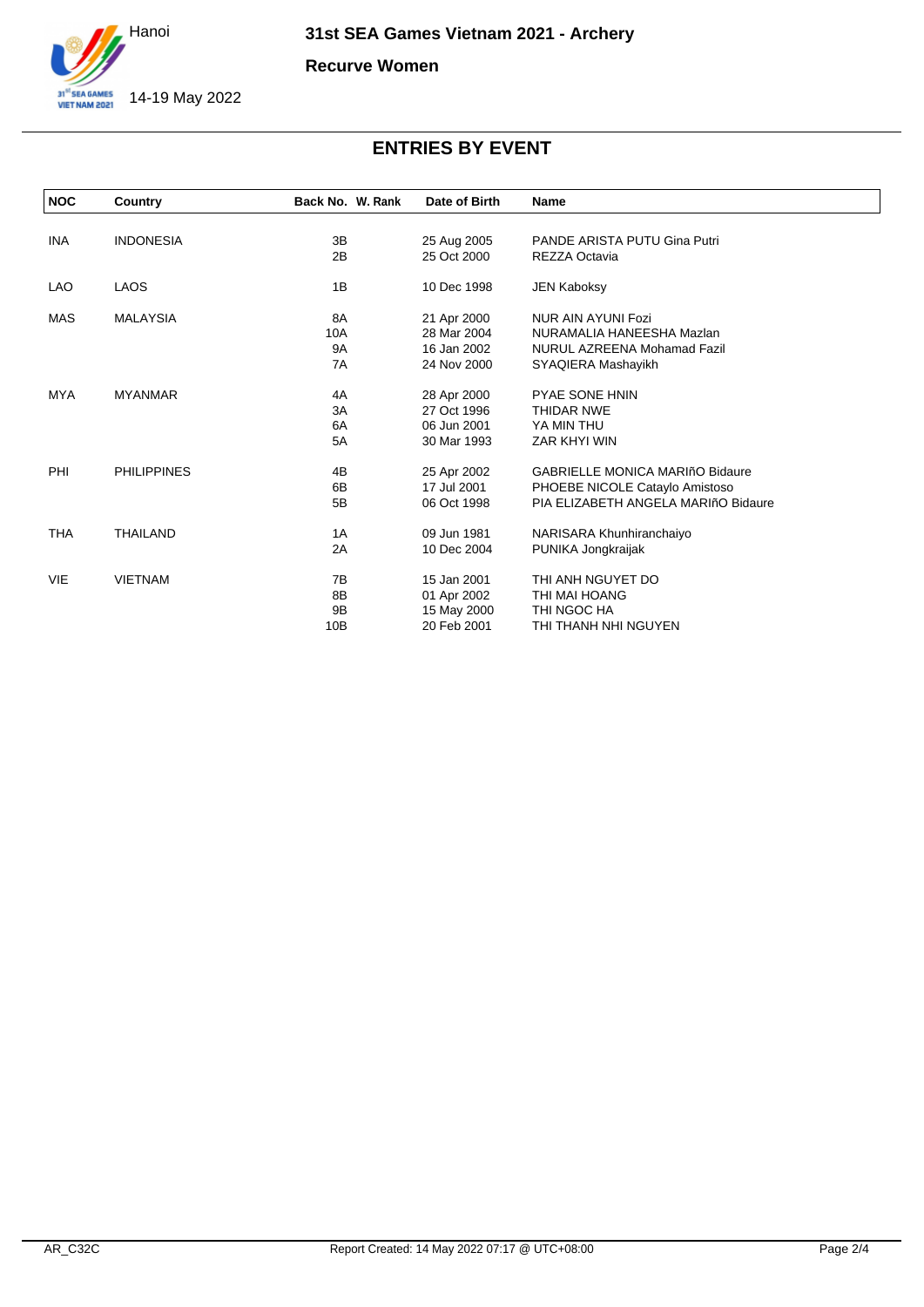

**Compound Men**

| <b>NOC</b> | Country            | Back No. W. Rank | Date of Birth | Name                                     |
|------------|--------------------|------------------|---------------|------------------------------------------|
|            |                    |                  |               |                                          |
| <b>INA</b> | <b>INDONESIA</b>   | 22A              | 07 Aug 1997   | DEKI HASTIAN Adika                       |
|            |                    | 23A              | 31 Aug 2000   | <b>HENDIKA PUTRA Pratama</b>             |
|            |                    | 24A              | 13 Oct 1995   | PRIMA WARDHANA Wisnu                     |
| <b>LAO</b> | <b>LAOS</b>        | 12B              | 11 Dec 1992   | <b>KHAMVARN Vanlivong</b>                |
| <b>MAS</b> | <b>MALAYSIA</b>    | 19A              | 21 Feb 2000   | <b>ALANG ARIFF AQIL Muhammad Ghazali</b> |
|            |                    | <b>18A</b>       | 27 Jan 1998   | <b>JUWAIDI Mazuki</b>                    |
|            |                    | 20A              | 17 May 1990   | MOHAMAD SYAFIQ Md Ariffin                |
|            |                    | 21A              | 23 Dec 1995   | WONG Co Wan                              |
| <b>MYA</b> | <b>MYANMAR</b>     | 16B              | 07 Apr 2000   | <b>HEIN HTET AUNG</b>                    |
|            |                    | 15B              | 29 Aug 1980   | KYAW THIHA OO                            |
|            |                    | 14B              | 19 Jul 1986   | <b>NAY MYO AUNG</b>                      |
|            |                    | 13B              | 09 Aug 1999   | ZIN THU RAIN MHU                         |
| PHI        | <b>PHILIPPINES</b> | 13A              | 23 Oct 2000   | ANDREI JOHANN FELICIANO OLAñO            |
|            |                    | 14A              | 22 Mar 1983   | <b>FLORANTE Flor Matan</b>               |
|            |                    | 12A              | 21 Sep 1986   | PAUL MARTON Santos Dela Cruz             |
| <b>SGP</b> | <b>SINGAPORE</b>   | 15A              | 20 Oct 1995   | GOH Jun Hui                              |
|            |                    | <b>17A</b>       |               | LEE Chung Hee Alan                       |
|            |                    | 16A              | 24 Nov 1990   | WOON Teng Ng                             |
| <b>THA</b> | <b>THAILAND</b>    | 23B              | 22 Nov 2002   | KITTIPHAT Uthaimongkol                   |
|            |                    | 22B              | 24 Oct 1995   | NITIPHUM Chatachot                       |
|            |                    | 24B              | 11 Sep 2006   | RATANADANAI Wongtana                     |
|            |                    | 21B              | 01 Apr 1993   | <b>SIRAPOP Chainak</b>                   |
| <b>VIE</b> | <b>VIETNAM</b>     | 18B              | 13 Mar 2001   | DUY BAO DUONG                            |
|            |                    | 19B              | 28 Oct 1997   | <b>MINH QUY NGUYEN</b>                   |
|            |                    | 17B              | 21 Dec 2001   | TRUNG HIEU TRAN                          |
|            |                    | 20B              | 16 Apr 1996   | VAN DAY NGUYEN                           |